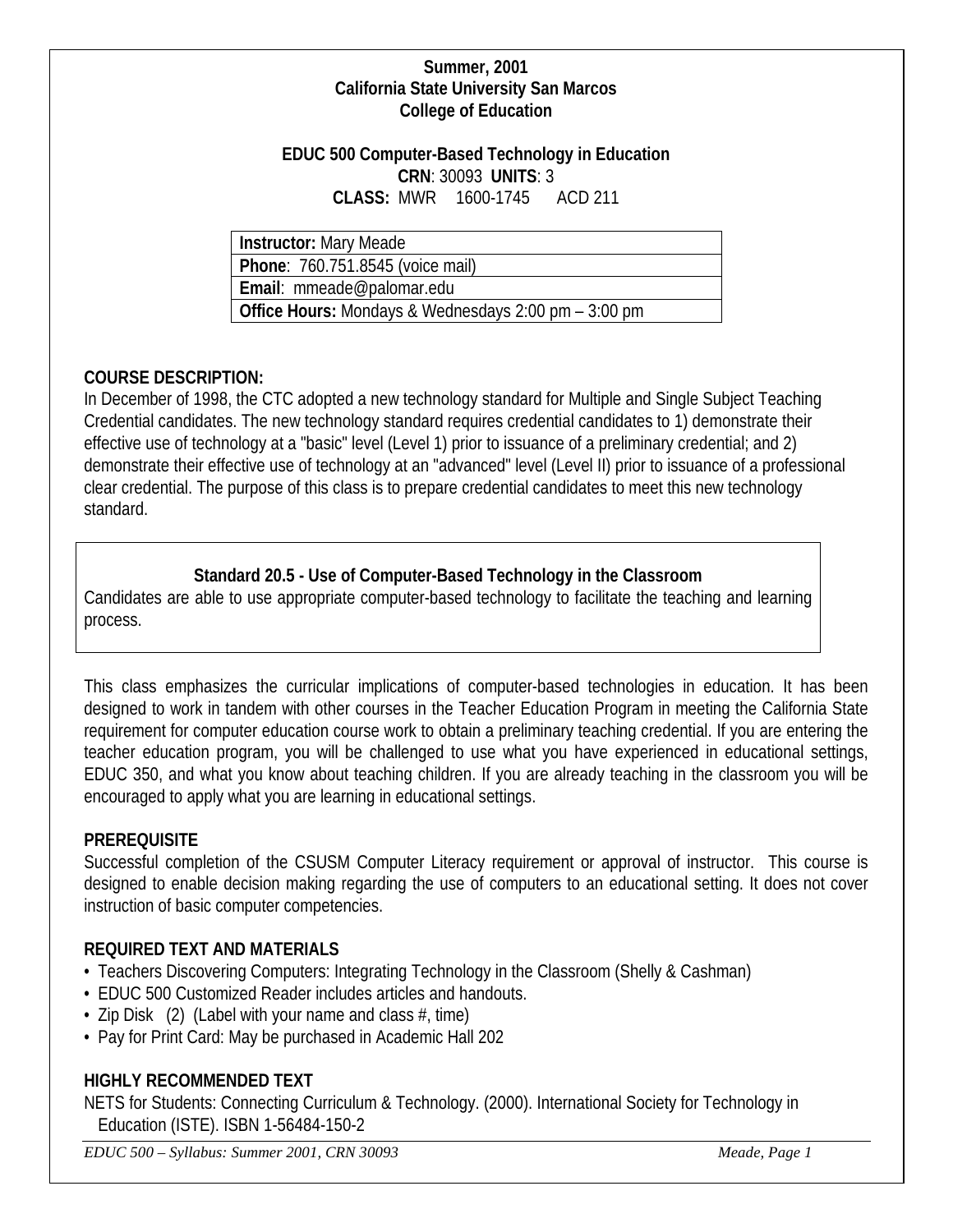#### **Optional Resources**

**•** Online at<http://www.blackboard.com/courses/CBT>

### **COE Mission Statement**

The mission of the College of Education Community is to collaboratively transform public education by preparing thoughtful educators and advancing professional practices. We are committed to the democratic principles of educational equity and social justice for all learners, exemplified through reflective teachers, learning and service. We value diversity, collaboration, professionalism and shared governance.

### **COURSE OBJECTIVES**:

This class will help you to:

- gain proficiency in the use of computers
- make informed and critically reflective decisions regarding the choice, use and creation of educational technology applications

The following required competencies for all California teachers have been established by legislation. Commencing January 1, 2000, the minimum requirements for the preliminary multiple or single subject credential include demonstration of the ability to do the following:

(1) Identify issues involved in the access to, use of, and control of computer-based technologies, including, but not limited to:

(a) the impact of technology upon the learning process;

(b) the moral, legal, and ethical implications, including copyright infringement;

(c) the economic and social implications of that access, use, and control, including the need to provide equitable access to technology.

(2) Demonstrate, within appropriate subject areas and grade levels, the application and use of computer-based technology as a tool to enhance the development of problem solving skills, critical thinking skills, or creative processes through course-based projects and demonstration lessons. Demonstrate knowledge of basic operations, terminology, and capabilities of computer-based technology and the use of computer hardware, software, and system components.

(3) Appropriate to the subject area and grade level, demonstrate a basic understanding of and ability to use representative programs from each of the following categories:

(a) computer applications and electronic tools, such as word processing, data bases, graphics, spreadsheets, telecommunications (including email), portfolio management, page-layout, networking, reference, and authoring software;

(b) technology-based activities, such as simulations, demonstrations, tutorials, drill and practice, and interactive software;

(c) utility programs for classroom administration, such as those for record keeping, gradebook, lesson planning, generating instructional materials, and managing instruction.

(4) Demonstrate the application and use of computer-based technologies as tools to enable the development of problem-solving skills, critical thinking skills, and creative processes. Examples of such skills and processes are: gathering and analyzing data, generating and testing hypotheses, classifying, comparing and contrasting, inferring, evaluating and composing and designing.

*EDUC 500 – Syllabus: Summer 2001, CRN 30093 Meade, Page 2*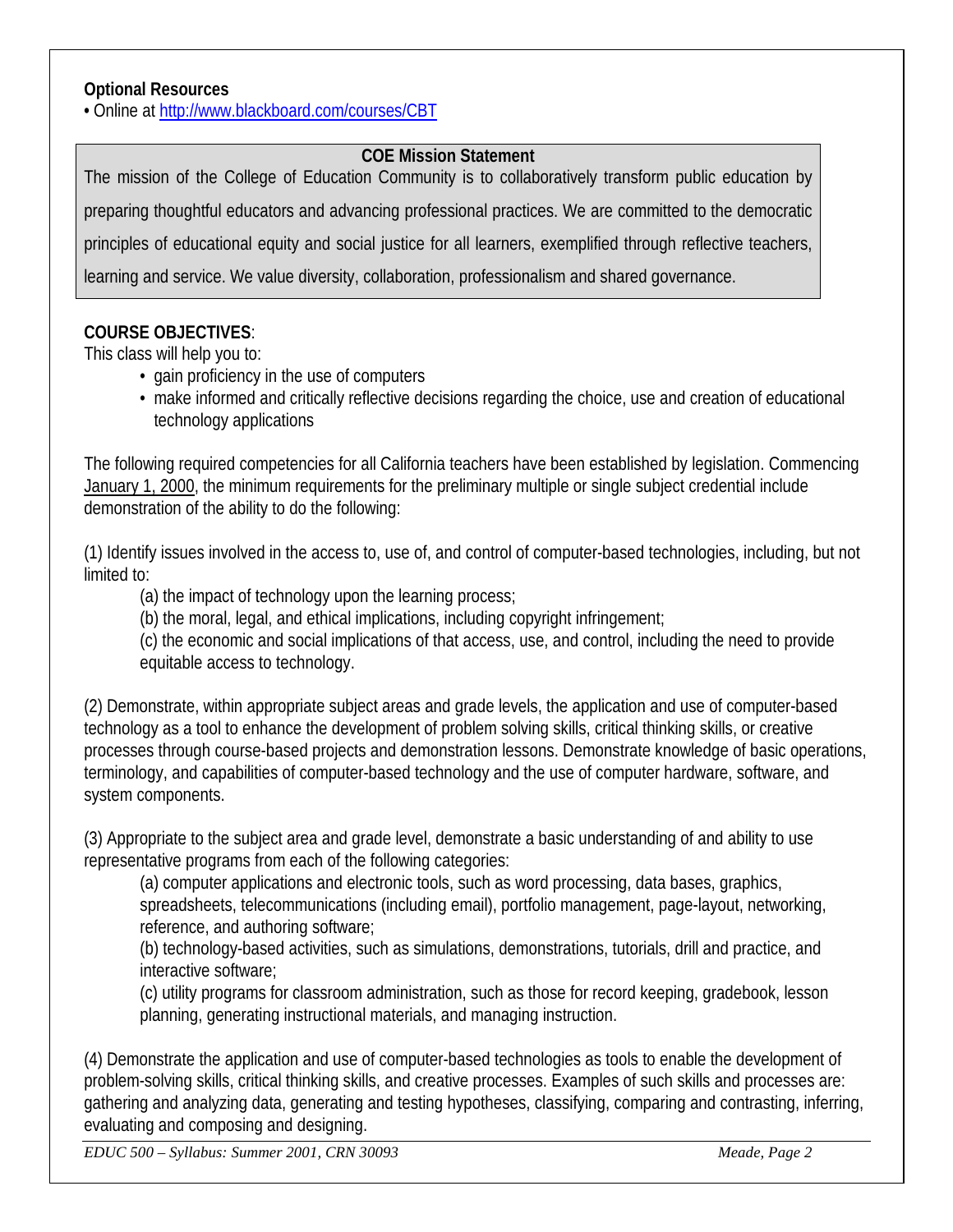# **ADMINISTRATIVE REQUIREMENTS OF STUDENTS**

This class will utilize distributed learning instructional strategies. Students must keep up with class assignments from week to week and will complete the lab assignments in both on-campus or off-campus locations. Plan to spend up to seven hours out of class each week to complete required readings, complete or expand lab assignments and to gain familiarity with educational technology applications.

Students are required to keep a copy of all work and are expected to submit examples of best practice for their portfolio evaluation. All proof of work accomplished is the responsibility of the student. Students are advised to construct a notebook style portfolio of the work done over the semester to serve as a professional portfolio and sampling of technology accomplishments.

Please be sure to read and understand the CSUSM policy on plagiarism and cheating as it will be strictly enforced. Academic dishonesty including plagiarism or copyright infringement will be reported to the University and will result in a course grade of F.

### **Attendance Policy**

Due to the dynamic and interactive nature of this course, all students are expected to attend specifically designated classes and communicate regularly with email study groups and instructor to participate in distributed learning activities. Attendance for EDUC500 is measured by the degree of active participation both online and in class, the quality of lab work assignments, and the degree of investment as evidenced by positive interaction with professor and peers. Should the student have extenuating circumstances, s/he should contact the instructor as soon as possible.

### **GRADING PROCEDURES AND ASSIGNMENTS:**

California State University San Marcos has adopted an all-university writing requirement. In each course, students are required to write at least 2500 words in essays, exercises, papers and examinations.

# • **Lab & Writing Assignments = (50%**)

Lab Assignments: #1, #3, #4, #6, #7, #10 = 25, 25, 25, 25, 30, 200 (305 points total)

Writing Assignments: #2, #5, #8, #9, #11 = 15, 15, 15, 50, 100 (195 points total)

Lab Assignments will reflect work done at the computers in class or on your own time. All assignments should be printed out free of spelling and/or grammar mistakes. Writing Assignments will enable you to reflect on various aspects of software and Internet application integration in your classroom curriculum.

# • **Final Exam: #12 = (30%)**

The final exam will cover all material taught from the textbook

# **• Class Investment (20%)**

Your investment in this class is demonstrated through regular class attendance and participation, through active, constructive and creative contributions - both online and in class. Your experience, teaching and computer expertise, will benefit everyone and provide a valuable resource for the class. Dependability and promptness are expected. Unexcused absences will be penalized. Late assignments will receive 10% reduced points per week. If you find you cannot be in class, please make sure another class member delivers your assignment.